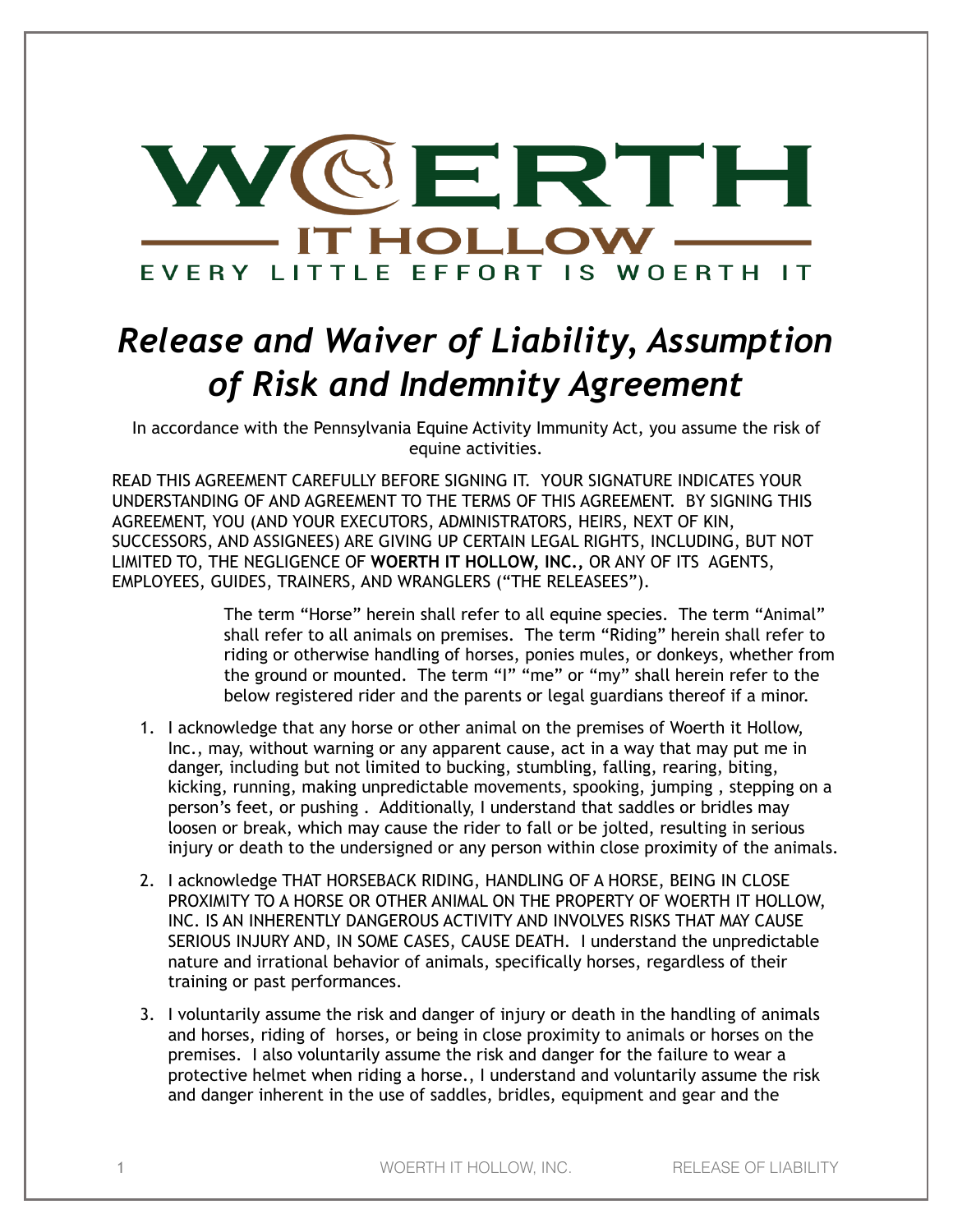potential for that equipment to malfunction, even if it was provided by Woerth It Hollow, Inc.

- 4. I **RELEASE, DISCHARGE AND PROMISE NOT TO SUE,** Woerth it Hollow, Inc., or any of its agents, employees, guides, trainers, or wranglers for any loss, damage, injury (including death) or cost to me or my child/children arising out of the handling or riding of horses or animals or by being in close proximity to horses or animals. This includes all activities that I participate in while on the premises of Woerth It Hollow, Inc. and of the stable, my failure to wear a protective helmet when riding a horse, or my use of saddles, bridles, equipment and gear, even if said gear was provided by Woerth It Hollow, Inc.
- 5. **I RELEASE** Woerth it Hollow, Inc. and any of its agents, employees, guides, trainers, and wranglers from any claim that such were negligent in connection with my child/ children's or my riding of horses, being in close proximity of horses or animals, including but not limited to training or selecting horses, maintenance, care, fit or adjustment of saddles or bridles, instruction on riding skills or leading and supervising riders or the use of any equipment provided by or being on the premises of Woerth It Hollow, Inc. which resulted in loss, damage, injury or death.
- 6. **I INDEMNIFY, SAVE, AND HOLD HARMLESS, WOERTH IT HOLLOW, INC.,** and any of its agents, employees, guides, trainers, or wranglers from and against any loss, liability, damage or cost that may incur arising out of or in any way connected with either my child/children's or my handling animals or horses, riding the horses, or being in close proximity to an animal or horse or on the premises of the stable. This includes my failure to wear a protective helmet when riding a horse and/or my use of saddles, bridles, equipment, and gear provided therewith from or contributed to by my child/ children's or my own negligence.
- 7. I agree to abide by and follow any instructions given or rules established by Woerth It Hollow, Inc., its agents, employees, guides, trainers, or wranglers with regard to my child/children's or my riding or handling of the horses or animals or actions while being in close proximity to animals or horse on the premises of Woerth It Hollow, Inc. Additionally, I agree to wear a protective helmet when riding a horse and to ensure that any saddles, bridles, equipment, and gear provided to me are free from defects and fit for their intended purpose.
- 8. I, the undersigned, voluntarily release Woerth it Hollow, Inc., and any of its agents, employees, guides, trainers, or wranglers from all liability for claims arising out of the matters set forth herein. The undersigned understands the word "claims" to include all actions, claims, and grievances, whether actual or potential, known or unknown, and specifically but non-exclusively, all claims arising out of the matters set for the herein. ALL CLAIMS ARE FOREVER BARRED BY THIS RELEASE without regard to whether those claims are based on the alleged breach of duty arising under contract or in tort or in any other claims or causes of action.
- 9. I acknowledge that this document is a contract and I agree that if a lawsuit is filed against Woerth It Hollow, Inc., or any of its, agents, employees, guides, trainers, or wranglers for any injury or damage in breach of this contract, I, the undersigned, will pay ALL attorney's fees and any costs incurred by Woerth It Hollow, Inc. or any of its agents, employees, guides, trainers, or wranglers in defending such an action.